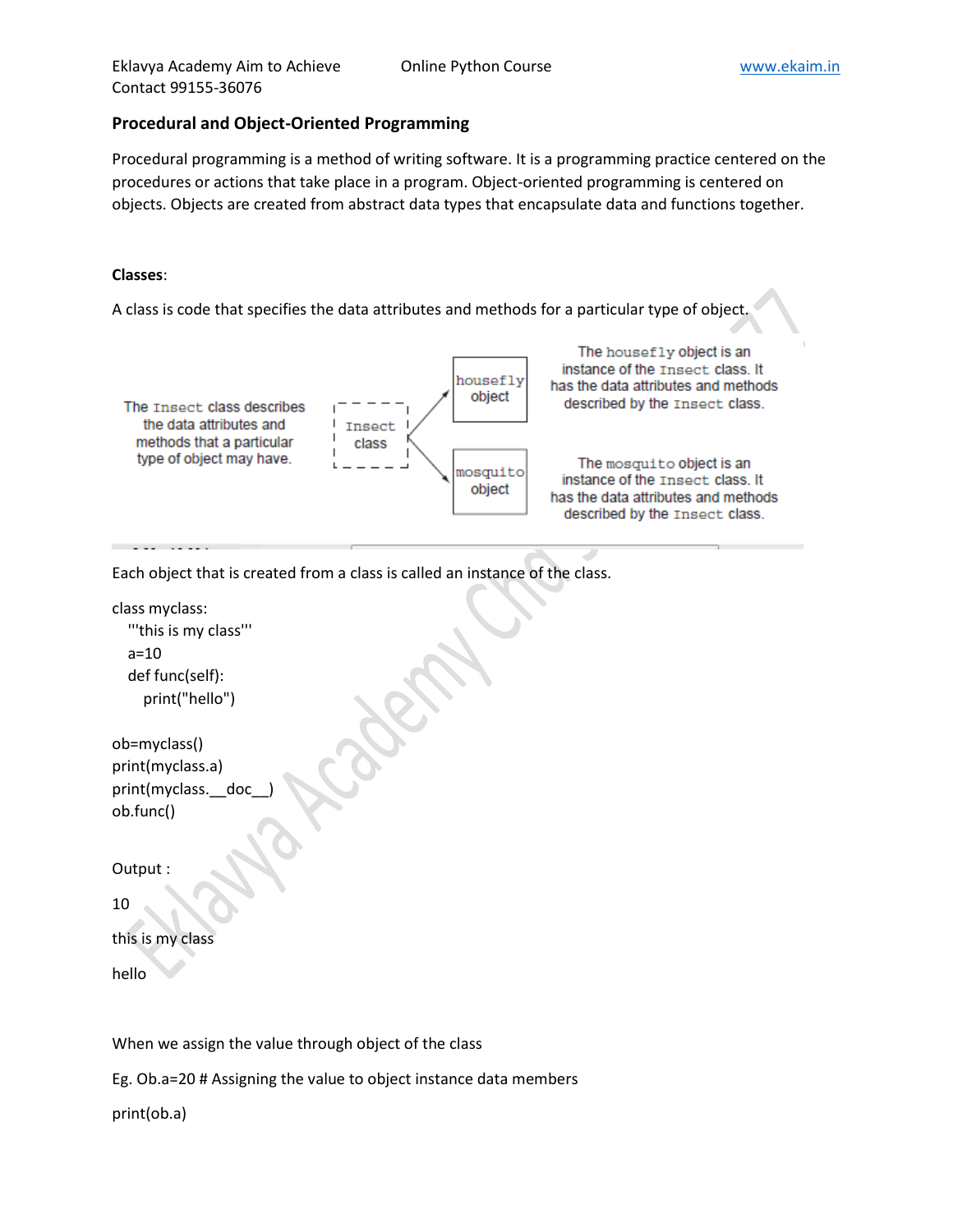Eklavya Academy Aim to Achieve **Conline Python Course** Course **WACCON MACCON MACCON MACCON MACCON** External of the MACCON MACCON MACCON MACCON MACCON MACCON MACCON MACCON MACCON MACCON MACCON MACCON MACCON MACCON MACCON MA Contact 99155-36076

print(myclass.a)

output:

20

10

deleting the attribute value through object

del ob.a

### **Use of self keyword**

class person():

def init (self, person name,person age,person weight,person height):

self.name=person\_name

self.age=person\_age

self.weight=person\_weight

self.height=person\_height

ob1=person("honey",22,"70 kg","170 cm")

print(ob1.name)

print(ob1.age)

print(ob1.weight)

#### **Inheritance in Python**

class Person:

def init (self, fname, lname):

self.firstname = fname

self.lastname = lname

 def printname(self): print(self.firstname, self.lastname)

#Use the Person class to create an object, and then execute the printname method: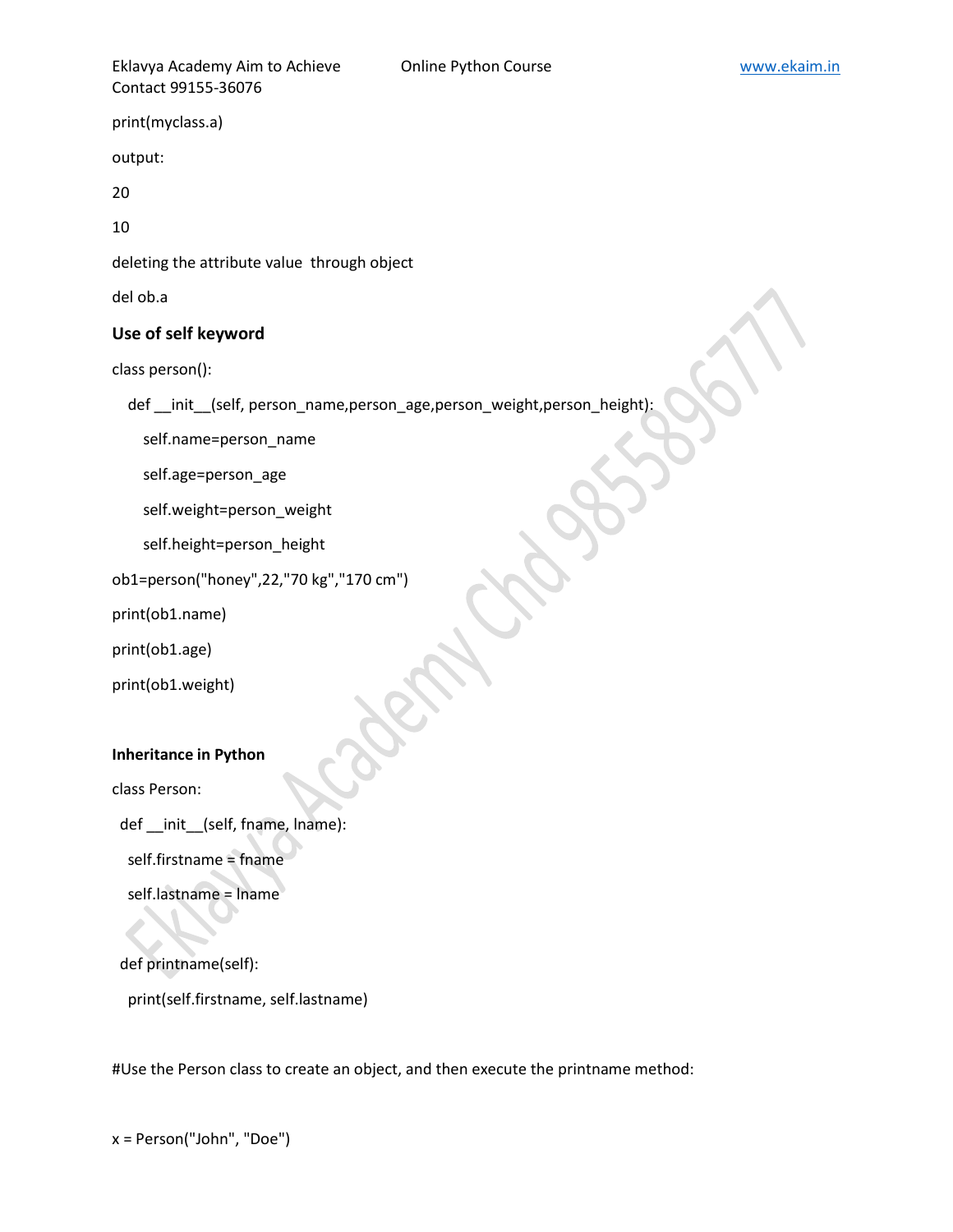x.printname()

#### **Create the child class using the parent class**

#create the child class

class student(Person):

pass # pass keyword is used when you do not

#want to add any other properties or methods to the class

x=student("honey", "pasricha")

x.printname()

Add the \_\_init\_\_() function

class Student(Person): def \_\_init\_\_(self, fname, lname):

When you add the \_\_init () function, the child class will no longer inherit the parent's \_\_init () function.

#create the child class

class Person:

def \_\_init\_\_(self, fname, lname):

self.firstname = fname

self.lastname = lname

print("old init")

def printname(self):

print(self.firstname, self.lastname)

#Use the Person class to create an object, and then execute the printname method:

x = Person("John", "Doe") # make the comment to show overridden method

x.printname() # make the comment

#create the child class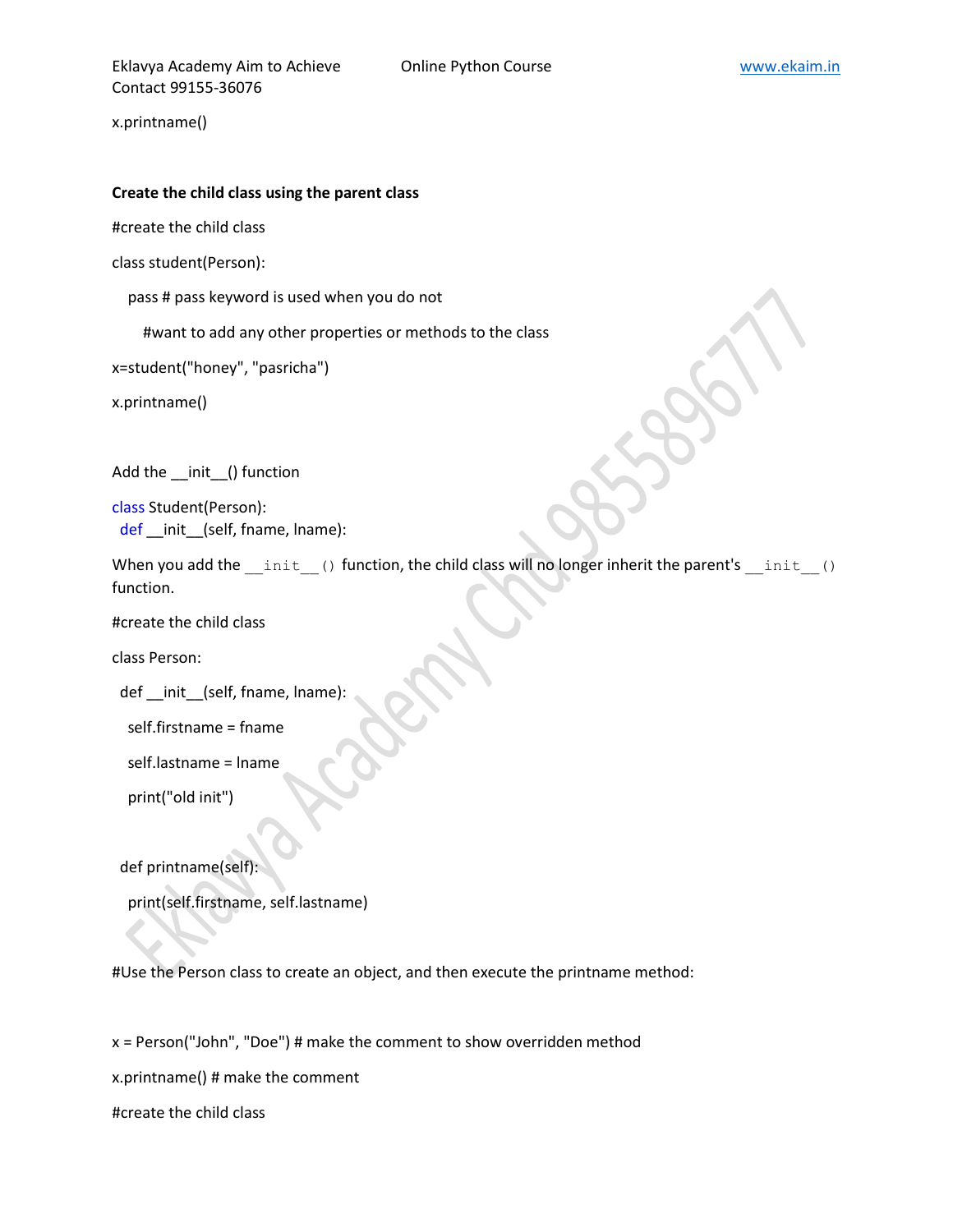Eklavya Academy Aim to Achieve **Online Python Course WWW.ekaim.in** Contact 99155-36076

class student(Person):

def \_\_init\_\_(self,fname,lname):

print("hello")

Person.\_\_init\_\_(self,fname,lname)

#pass # pass keyword is used when you do not

#want to add any other properties or methods to the class

y=student("honey", "pasricha")

#y.printname()

output

old init

John Doe

hello

old init

to override the previous method latest will call from child class

# **Python Iterators**

An iterator is an object that contains a countable number of values.

An iterator is an object that can be iterated upon, meaning that you can traverse through all the values.

Technically, in Python, an iterator is an object which implements the iterator protocol, which consist of the methods iter () and next ()

# **Iterator vs Iterable**

Lists, tuples, dictionaries, and sets are all iterable objects. They are iterable *containers* which you can get an iterator from.

All these objects have a  $\text{iter}()$  method which is used to get an iterator:

```
mytuple = ("apple", "banana", "cherry")
myit = iter(mytuple)
```
print(next(myit)) print(next(myit))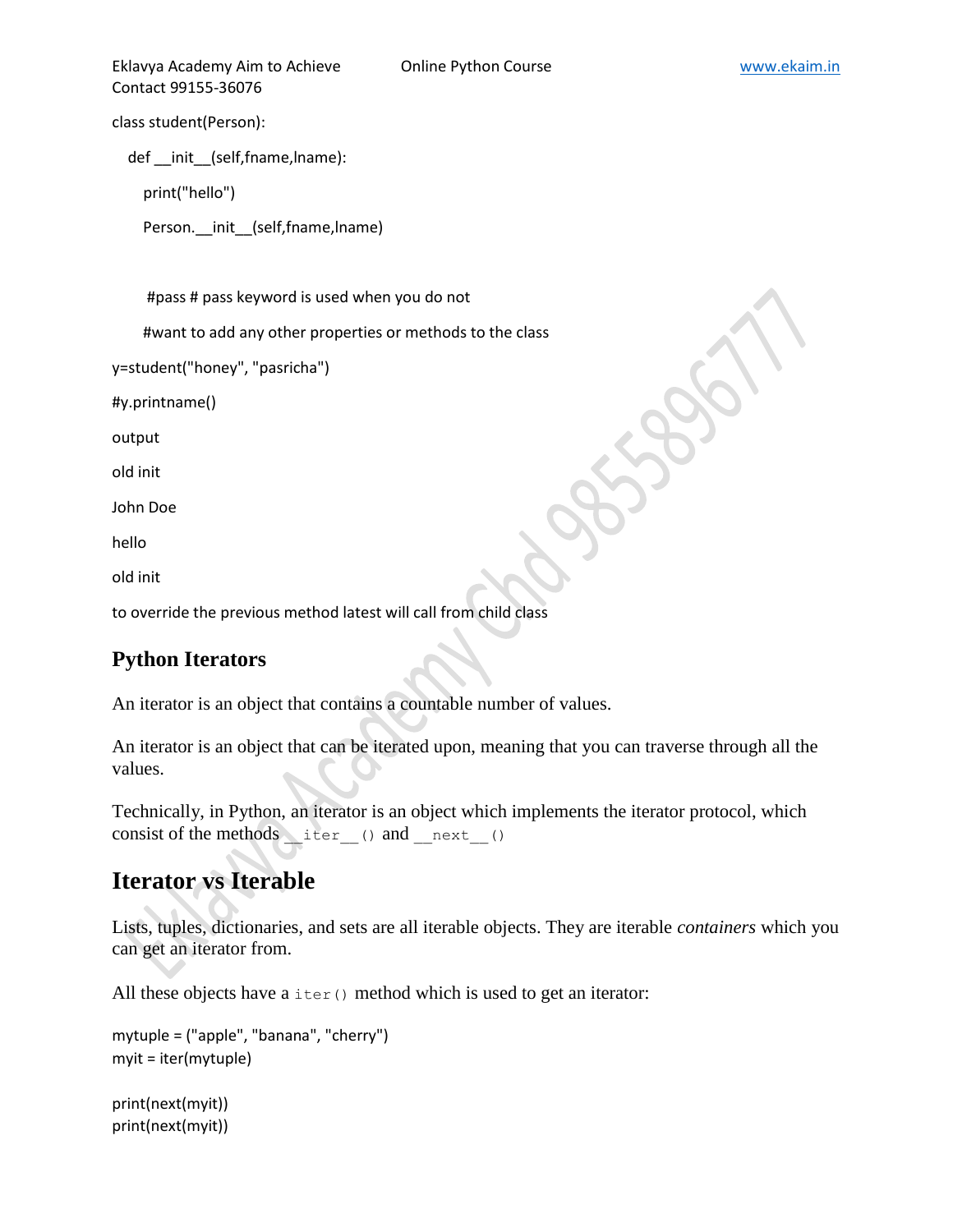print(next(myit))

# **Looping Through an Iterator**

We can also use a for loop to iterate through an iterable object:

```
mytuple = ("apple", "banana", "cherry")
```
for x in mytuple: print(x)

mystr = "banana"

for x in mystr: print(x)

Create an Iterator

To create an object/class as an iterator you have to implement the methods \_\_iter\_\_() and next () to your object.

The iter () method acts similar, you can do operations (initializing etc.), but must always return the iterator object itself.

The next () method also allows you to do operations, and must return the next item in the sequence.

```
class MyNumbers:
  def __iter__(self):
  self.a = 1 return self
  def __next__(self):
  x = self.a
  self.a += 1 return x
myclass = MyNumbers()
myiter = iter(myclass)
print(next(myiter))
print(next(myiter))
print(next(myiter))
print(next(myiter))
```
print(next(myiter))